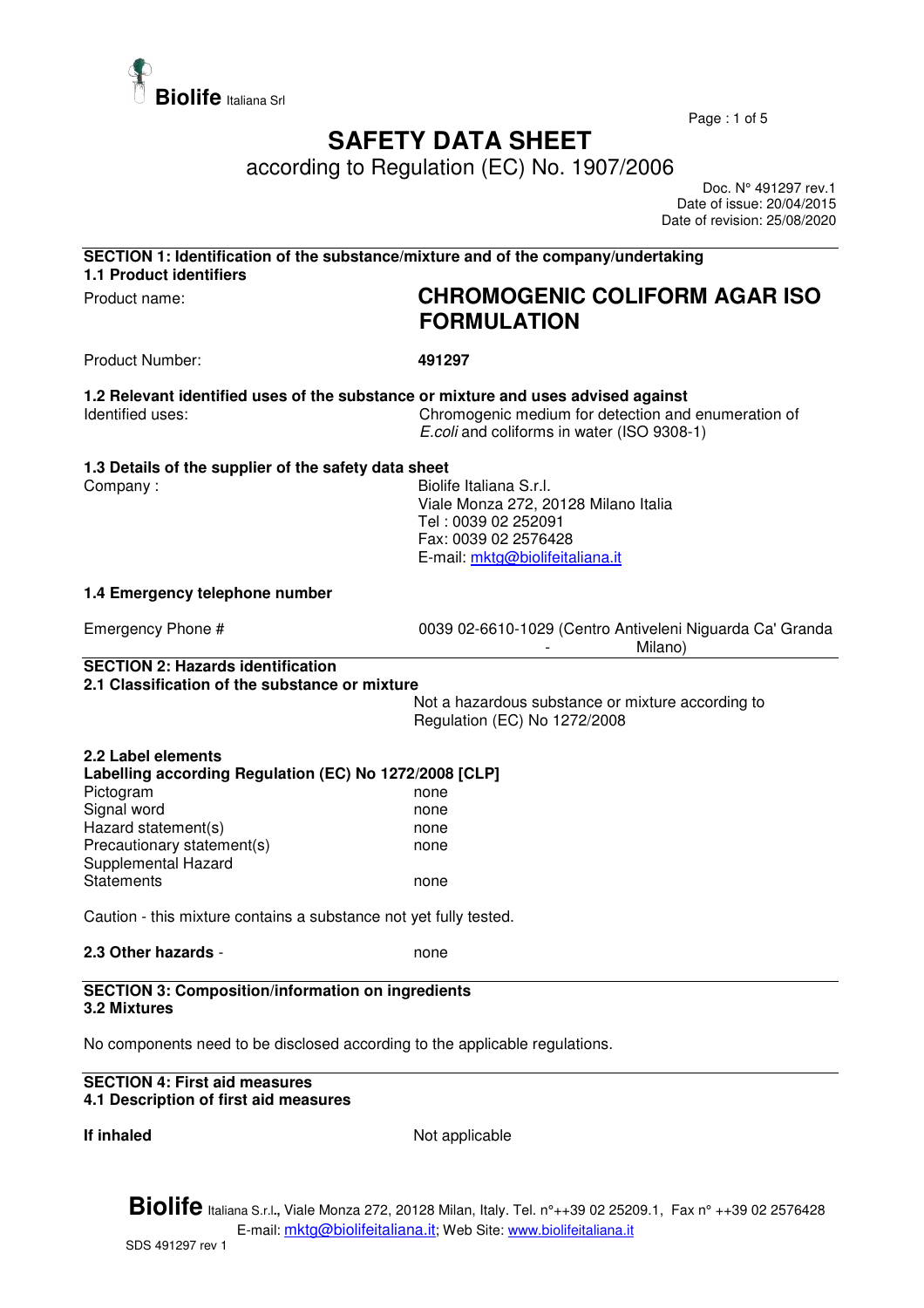

| In case of skin contact                                                                                                           | Page: 2 of 5<br>Wash off with soap and plenty of water.                                                                         |
|-----------------------------------------------------------------------------------------------------------------------------------|---------------------------------------------------------------------------------------------------------------------------------|
|                                                                                                                                   |                                                                                                                                 |
| In case of eye contact                                                                                                            | Rinse thoroughly with plenty of water for at least 15 minutes.                                                                  |
| If swallowed                                                                                                                      | Never give anything by mouth to an unconscious person.<br>Rinse mouth with water.                                               |
| 4.2 Most important symptoms and effects, both acute and delayed                                                                   | To the best of our knowledge, the chemical, physical, and<br>toxicological properties have not been thoroughly<br>investigated. |
| 4.3 Indication of any immediate medical attention and special treatment needed                                                    | no data available                                                                                                               |
| <b>SECTION 5: Fire fighting measures</b>                                                                                          |                                                                                                                                 |
| 5.1 Extinguishing media<br>Suitable extinguishing media                                                                           | Use water spray, alcohol-resistant foam, dry chemical or<br>carbon dioxide.                                                     |
| 5.2 Special hazards arising from the substance or mixture                                                                         | Carbon oxides                                                                                                                   |
| 5.3 Advice for fire-fighters                                                                                                      | Wear self contained breathing apparatus for fire fighting if<br>necessary.                                                      |
| 5.4 Further information                                                                                                           | no data available                                                                                                               |
| <b>SECTION 6: Accidental release measures</b>                                                                                     |                                                                                                                                 |
| 6.1 Personal precautions, protective equipment and emergency procedures                                                           | Prevent container breakage.                                                                                                     |
| <b>6.2 Environmental precautions</b>                                                                                              | Do not let product enter drains.                                                                                                |
| 6.3 Methods and materials for containment and cleaning up                                                                         | Sweep up and shovel. Keep in suitable, closed containers for<br>disposal.                                                       |
| 6.4 Reference to other sections                                                                                                   | For disposal see section 13.                                                                                                    |
| <b>SECTION 7: Handling and storage</b><br>7.1 Precautions for safe handling                                                       | Handle in accordance with good laboratory practice.                                                                             |
| 7.2 Conditions for safe storage, including any incompatibilities                                                                  | Store in cool place. Keep container tightly closed. For<br>storage refer to the temperature indicated on the label.             |
| 7.3 Specific end use(s)                                                                                                           | Apart from the uses mentioned in section 1.2 no other<br>specific uses are stipulated                                           |
| <b>SECTION 8: Exposure controls/personal protection</b><br>8.1 Control parameters<br>Components with workplace control parameters |                                                                                                                                 |

It doesn't contain substances with occupational exposure limit value.

### **8.2 Exposure controls**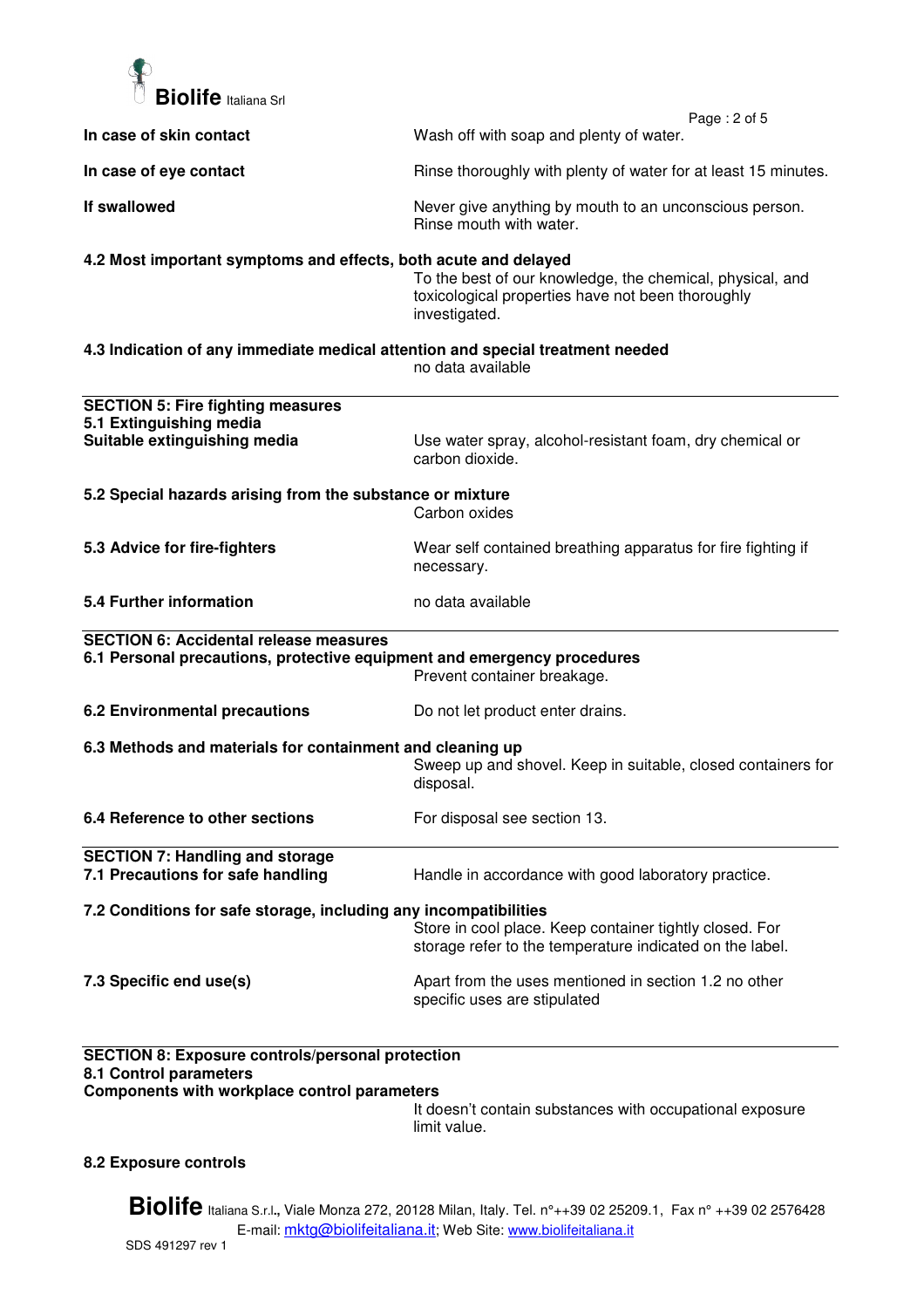

|                                                      | Page: 3 of 5                                                                                                                                                                                                 |
|------------------------------------------------------|--------------------------------------------------------------------------------------------------------------------------------------------------------------------------------------------------------------|
| Appropriate engineering controls                     | Handle in accordance with good industrial hygiene                                                                                                                                                            |
| Personal protective equipment<br>Eye/face protection | Use equipment for eye protection tested and approved under<br>appropriate government standards such as NIOSH (US) or<br>EN 166(EU).                                                                          |
| <b>Skin protection</b>                               | Handle with gloves. Gloves must be inspected prior to use.<br>Use proper glove removal technique (without touching<br>glove's outer surface) to avoid skin contact with this product.<br>Wash and dry hands. |
| <b>Body Protection</b>                               | The type of protective equipment must be selected according<br>to the concentration and amount of the dangerous substance<br>at the specific workplace.                                                      |
| <b>Respiratory protection</b>                        | Respiratory protection is not required.                                                                                                                                                                      |
| Control of environmental exposure                    | Do not let product enter drains.                                                                                                                                                                             |

## **SECTION 9: Physical and chemical properties**

| 9.1 Information on basic physical and chemical properties |                   |  |
|-----------------------------------------------------------|-------------------|--|
| a) Appearance Form:                                       | solid             |  |
| Colour:                                                   | no data available |  |
| b) Odour                                                  | no data available |  |
| c) Odour Threshold                                        | no data available |  |
| d) pH                                                     | no data available |  |
| e) Melting point/freezing                                 |                   |  |
| point                                                     | no data available |  |
| f) Initial boiling point and                              |                   |  |
| boiling range                                             | no data available |  |
| g) Flash point                                            | no data available |  |
| h) Evaporation rate                                       | no data available |  |
| i) Flammability (solid, gas)                              | no data available |  |
| j) Upper/lower                                            |                   |  |
| flammability or                                           |                   |  |
| explosive limits                                          | no data available |  |
| k) Vapour pressure                                        | no data available |  |
| I) Vapour density                                         | no data available |  |
| m) Relative density                                       | no data available |  |
| n) Water solubility                                       | no data available |  |
| o) Partition coefficient: n-octanol/                      |                   |  |
| water                                                     | no data available |  |
| p) Auto-ignition temperature                              | no data available |  |
| q) Decomposition temperature                              | no data available |  |
| r) Viscosity                                              | no data available |  |
| s) Explosive properties                                   | no data available |  |
| t) Oxidizing properties                                   | no data available |  |
| 9.2 Other safety information                              | no data available |  |
| <b>SECTION 10: Stability and reactivity</b>               |                   |  |
| 10.1 Reactivity                                           | no data available |  |
| <b>10.2 Chemical stability</b>                            | no data available |  |
| 10.3 Possibility of hazardous reactions                   | no data available |  |
|                                                           |                   |  |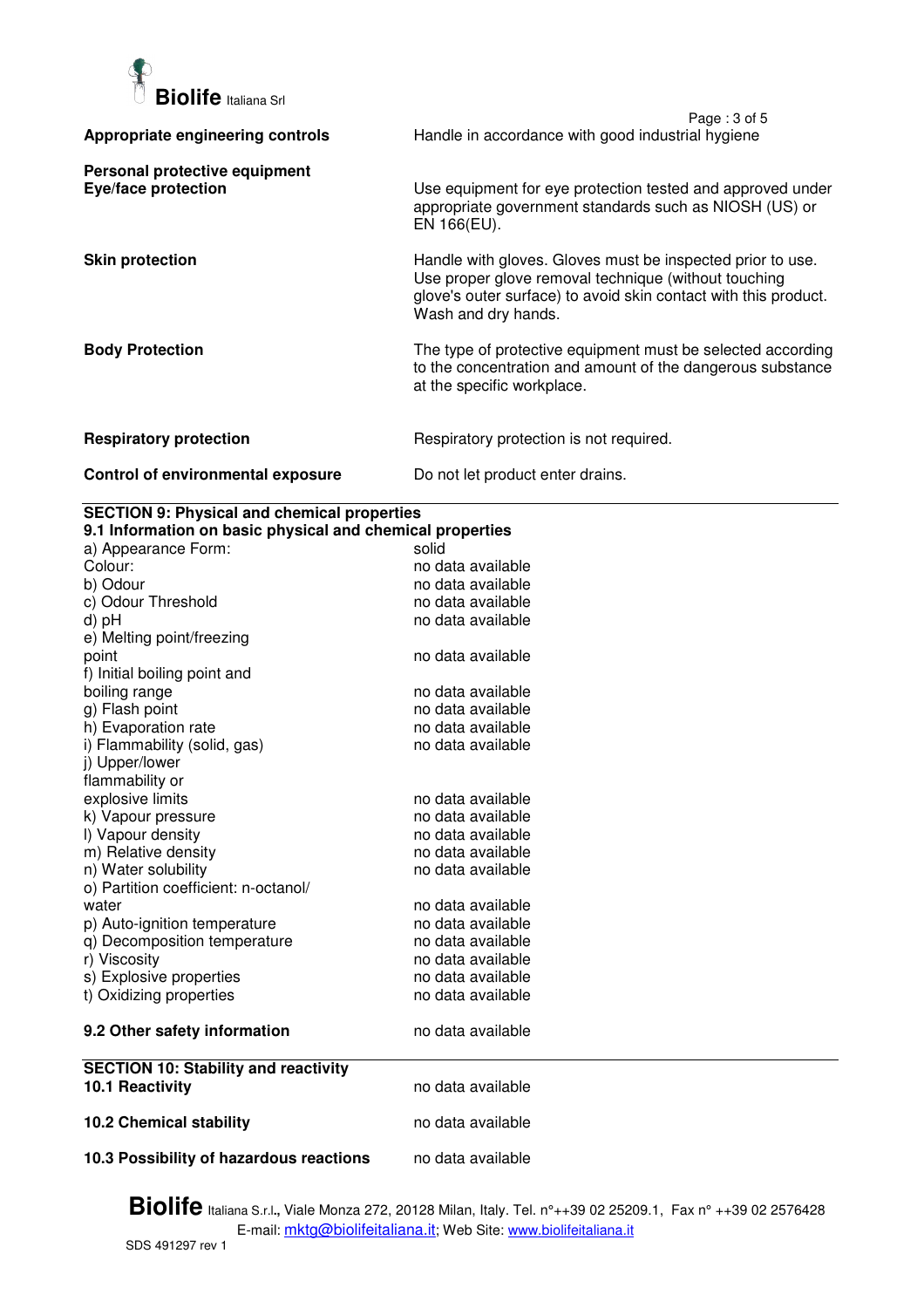

| 10.4 Conditions to avoid                                                | no data available                                                                                                                                                   |
|-------------------------------------------------------------------------|---------------------------------------------------------------------------------------------------------------------------------------------------------------------|
| 10.5 Incompatible materials                                             | no data available                                                                                                                                                   |
| 10.6 Hazardous decomposition products                                   | Other decomposition products - no data available                                                                                                                    |
| <b>SECTION 11: Toxicological information</b>                            |                                                                                                                                                                     |
| 11.1 Information on toxicological effects<br><b>Acute toxicity</b>      | no data available                                                                                                                                                   |
| <b>Skin corrosion/irritation</b>                                        | no data available                                                                                                                                                   |
| Serious eye damage/eye irritation                                       | no data available                                                                                                                                                   |
| Respiratory or skin sensitisation                                       | no data available                                                                                                                                                   |
| Germ cell mutagenicity                                                  | no data available                                                                                                                                                   |
| Carcinogenicity                                                         | IARC: No component of this product present at levels greater<br>than or equal to 0.1% is identified as probable, possible or<br>confirmed human carcinogen by IARC. |
| <b>Reproductive toxicity</b>                                            | no data available                                                                                                                                                   |
| Specific target organ toxicity - single exposure<br>no data available   |                                                                                                                                                                     |
| Specific target organ toxicity - repeated exposure<br>no data available |                                                                                                                                                                     |
| <b>Aspiration hazard</b>                                                | no data available                                                                                                                                                   |
| <b>Potential health effects</b>                                         |                                                                                                                                                                     |
| <b>Inhalation</b>                                                       | no data available                                                                                                                                                   |
| Ingestion                                                               | no data available                                                                                                                                                   |
| Skin                                                                    | no data available                                                                                                                                                   |
| <b>Eyes</b>                                                             | no data available                                                                                                                                                   |
| <b>Signs and Symptoms of Exposure</b>                                   | To the best of our knowledge, the chemical, physical, and<br>toxicological properties have not been thoroughly<br>investigated.                                     |
| <b>Additional Information</b>                                           | RTECS: no data available                                                                                                                                            |
| <b>SECTION 12: Ecological information</b><br>12.1 Toxicity              | no data available                                                                                                                                                   |
| 12.2 Persistence and degradability                                      | no data available                                                                                                                                                   |
| 12.3 Bio accumulative potential                                         | no data available                                                                                                                                                   |
| 12.4 Mobility in soil                                                   | no data available                                                                                                                                                   |
| 12.5 Results of PBT and vPvB assessment                                 | no data available                                                                                                                                                   |

Page : 4 of 5